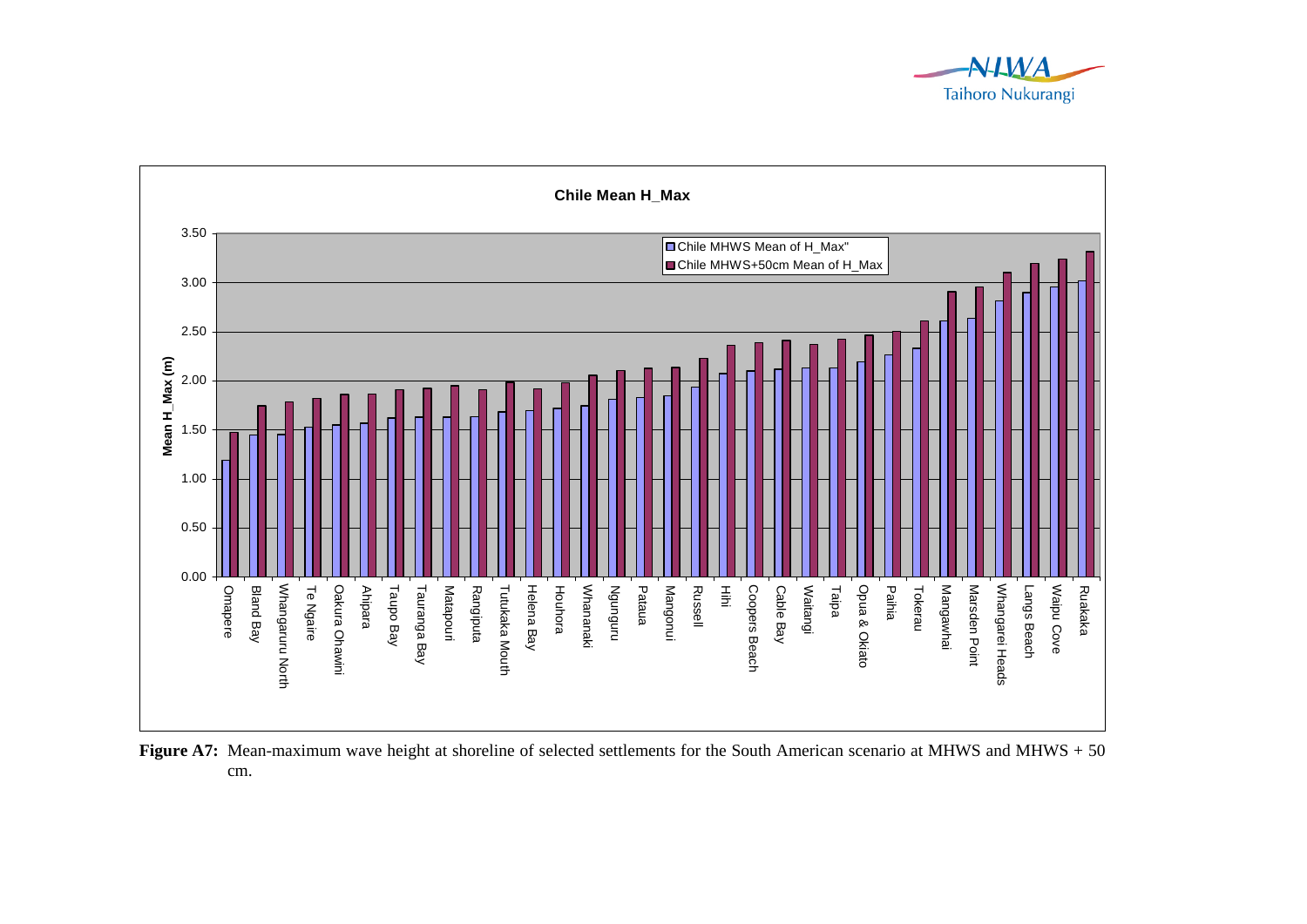



**Figure A8:** Mean-maximum wave height at shoreline of selected settlements for the M<sub>w</sub>8.5 Tonga-Kermadec subduction zone scenario at MHWS and MHWS  $+ 50$  cm.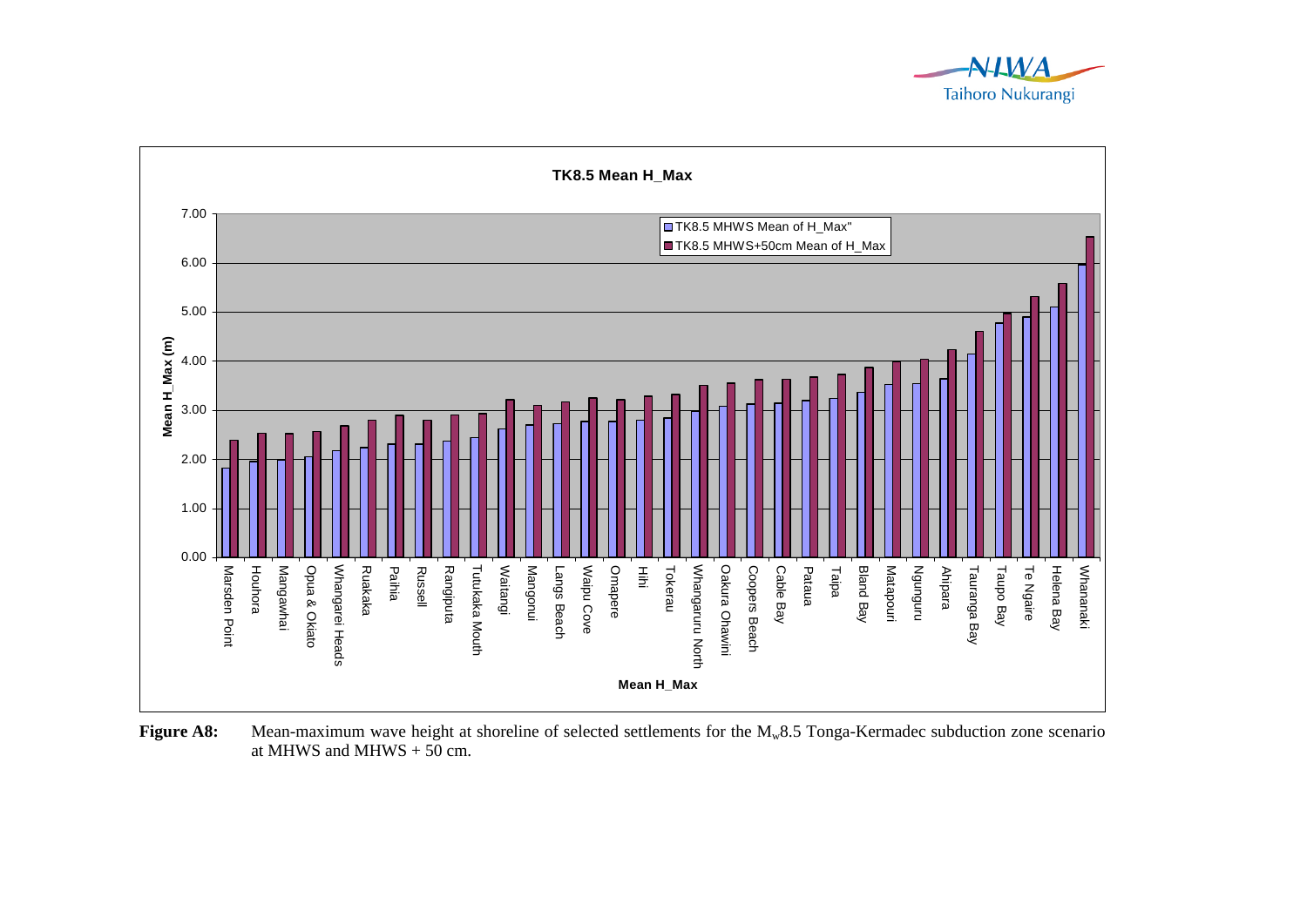



Figure A9. Mean-maximum wave height at shoreline of selected settlements for the M<sub>w</sub>9.0 Tonga-Kermadec subduction zone scenario at MHWS and MHWS  $+ 50$  cm.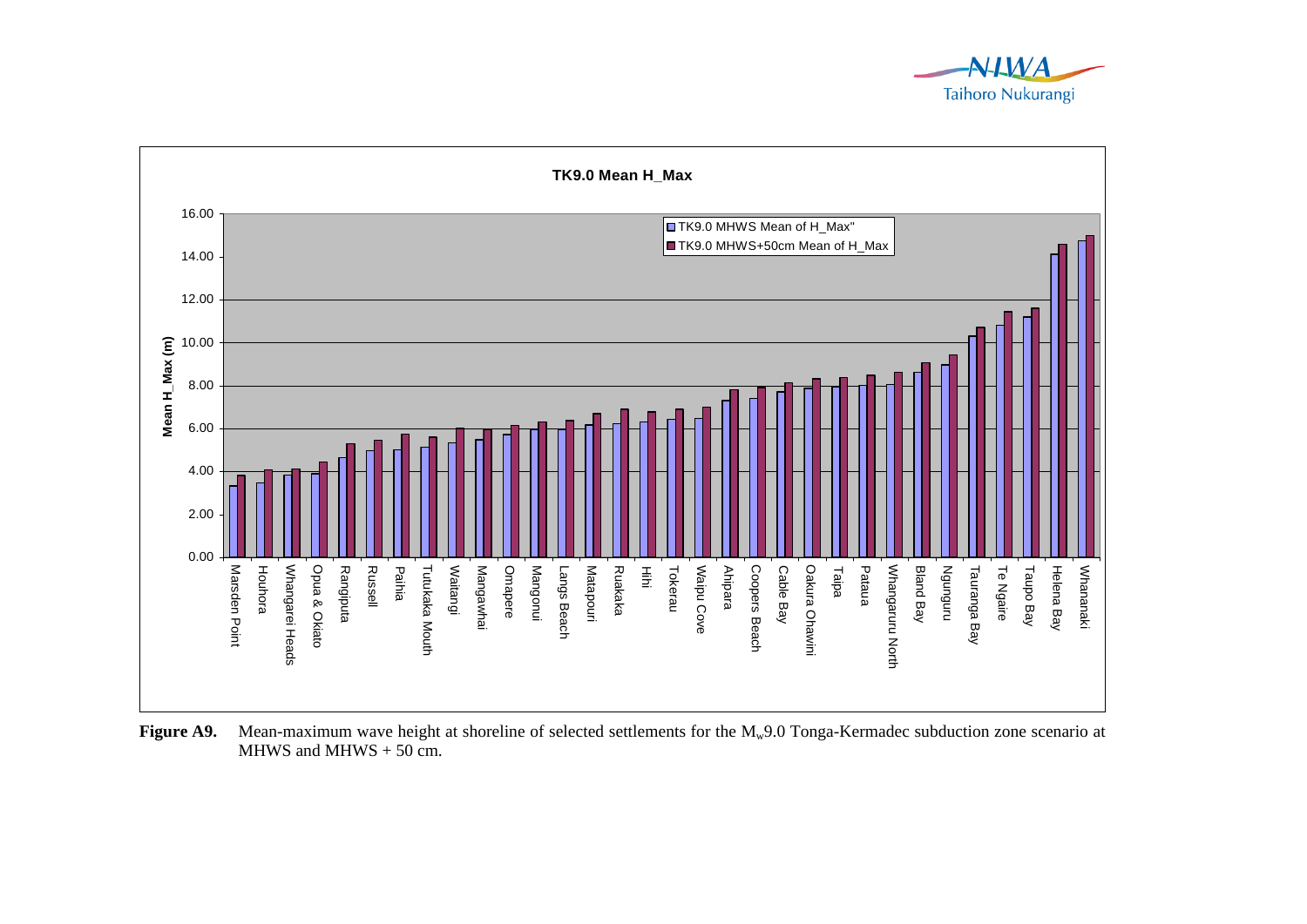



**Figure A10:** Mean-maximum wave height at shoreline of selected settlements for the South American scenario, and M<sub>w</sub>8.5 and M<sub>w</sub>9.0 Tonga-Kermadec subduction zone scenarios at MHWS.